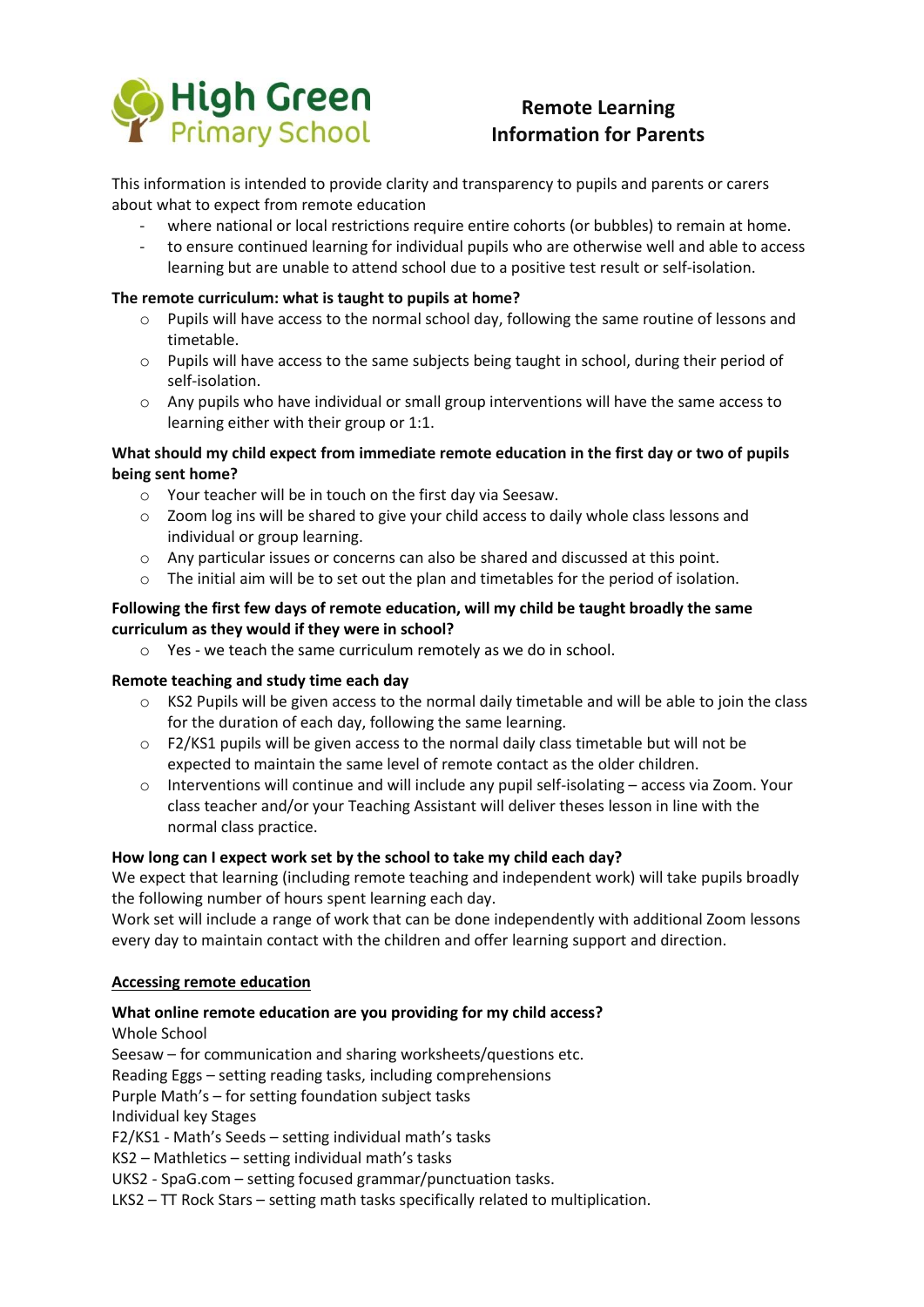## **If my child does not have digital or online access at home, how will you support them to access remote education?**

- $\circ$  We recognise that some pupils may not have suitable online access at home. We take the following approaches to support those pupils to access remote education:
- o Paper copies/printed material can be available for individual children. Individual arrangements can be made for hard copies to be submitted, complying with self-isolation guidelines. This may include
	- photographs of work being taken and texted from home to school to allow monitoring and feedback.
	- work delivered/collected following Covid risk assessments on quarantine.
- o Printed material can be sent via ParentMail and/or Seesaw.
- $\circ$  Hardware can be provided. Arrangements for delivery/collection will be made following selfisolation guidelines.

# **What will happen if school have an issue with their internet and online access?**

- o Every attempt will be made to contact parents via other methods: using Seesaw on mobile phones.
- o Every attempt will be made to set work on learning platforms for children to access at home
- $\circ$  Paper copies of children's work will be made available if the issue looks to be more long term.

## **How will my child be taught remotely?**

- $\circ$  We use a combination of the following approaches to teach pupils remotely:
- o live teaching (online lessons)
- o recorded teaching (video/audio recordings made by teachers)
- o printed paper packs produced by teachers (e.g. workbooks, worksheets)
- o long-term project work and/or internet research activities
- o access to learning platforms used by the school

## **What will happen if my child's teacher has to self-isolate?**

Your child's learning should not be impacted by staff self-isolating.

**If the teacher is well,** it is expected that they will...

- continue to plan and monitor learning for the class.
- support the staff in the classroom with the delivery of each lesson. This may be done teaching via zoom and working together on next steps.
- Maintain contact with the children daily via zoom, Seesaw and other learning platforms being used; reading eggs etc.

If the teacher is **not well and unable to continue with remote leaning...**

- the class TA will take over the delivery of the learning following plans already in place.
- Additional support may be utilised from staff already attached to your child's bubble.

## **Engagement and feedback**

## **What are your expectations for my child's engagement and the support that we as parents and carers should provide at home?**

We appreciate how difficult home learning can be for parents, especially if parents are also working from home.

## **We expect that children…**

- o access remote learning every day either via Zoom and/or one of the learning platforms.
- o Focus on reading, writing and maths every day.
- $\circ$  Ask their teacher for help if they don't understand or are not sure about something.
- $\circ$  Complete their work to the same standard as they would be expected to do in school.

# **We expect that parents…**

- $\circ$  Maintain regular contact with school, at least every other day, to share the learning and keep their child on track.
- $\circ$  Set routines for their child's learning, following a similar pattern to school.
- $\circ$  Set the same standards as expected in school in terms of the quality and quantity of work. This will be fully supported by your child's teacher.